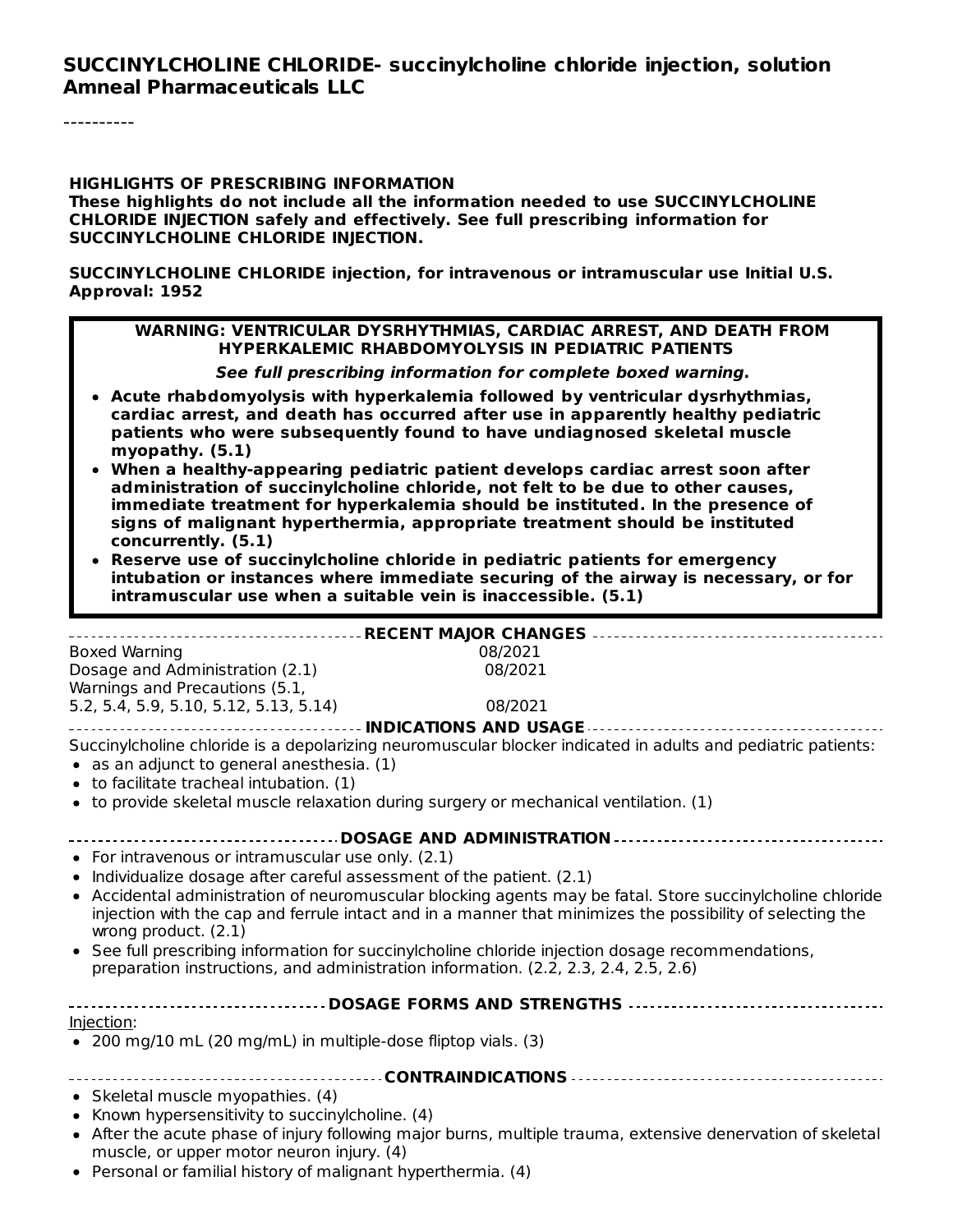- **WARNINGS AND PRECAUTIONS** Anaphylaxis: Severe anaphylactic reactions to neuromuscular blocking agents, including succinylcholine, have been reported. Some cases have been life-threatening and fatal. Take necessary precautions, such as the immediate availability of appropriate emergency treatment. (5.2)
- Risk of Death due to Medication Errors: Unintended administration of succinylcholine chloride may result in paralysis, respiratory arrest and death. Confirm proper selection of intended product and avoid confusion with other injectable solutions that are present in critical care and other clinical settings. (5.3)
- Hyperkalemia: Succinylcholine chloride may induce serious cardiac arrhythmias or cardiac arrest due to hyperkalemia. (5.4)
- Malignant Hyperthermia: Succinylcholine administration has been associated with acute onset of malignant hyperthermia. Continuously monitor temperature and expired  $CO_2$ . Intravenous dantrolene sodium is recommended as an adjunct to supportive measures in the management of malignant hyperthermia. (5.5)
- Bradycardia: Intravenous bolus administration may result in profound bradycardia or, rarely, asystole. The incidence is higher following a second dose of succinylcholine. Pre-treatment with anticholinergic agents (e.g., atropine) may reduce the occurrence of bradyarrhythmias. (5.6)

**ADVERSE REACTIONS** Adverse reactions reported with succinylcholine are cardiac arrest, malignant hyperthermia, arrhythmias, bradycardia, tachycardia, hypertension, hypotension, hyperkalemia, prolonged respiratory depression or apnea. (6)

#### **To report SUSPECTED ADVERSE REACTIONS, contact Amneal Pharmaceuticals at 1-877-835- 5472 or FDA at 1-800-FDA-1088 or www.fda.gov/medwatch.**

**DRUG INTERACTIONS** Drugs that May Enhance the Neuromuscular Blocking Action of Succinylcholine: promazine, oxytocin, aprotinin, certain non-penicillin antibiotics, quinidine, β-adrenergic blockers, procainamide, lidocaine, trimethaphan, lithium carbonate, magnesium salts, quinine, chloroquine, isoflurane, desflurane, metoclopramide, terbutaline, and drugs that reduce plasma cholinesterase activity. (7.1)

**Revised: 10/2021**

#### **FULL PRESCRIBING INFORMATION: CONTENTS\* WARNING: VENTRICULAR DYSRHYTHMIAS, CARDIAC ARREST, AND DEATH FROM HYPERKALEMIC RHABDOMYOLYSIS IN PEDIATRIC PATIENTS 1 INDICATIONS AND USAGE**

### **2 DOSAGE AND ADMINISTRATION**

- 2.1 Important Dosage and Administration Information
- 2.2 Dosage Recommendations for Intravenous Use in Adults
- 2.3 Dosage Recommendations for Intravenous Use in Pediatric Patients
- 2.4 Dosage Recommendations for Intramuscular Use in Adults and Pediatric Patients
- 2.5 Preparation of Succinylcholine Chloride Injection
- 2.6 Drug Incompatibility

### **3 DOSAGE FORMS AND STRENGTHS**

### **4 CONTRAINDICATIONS**

### **5 WARNINGS AND PRECAUTIONS**

5.1 Ventricular Dysrhythmias, Cardiac Arrest, and Death from Hyperkalemic Rhabdomyolysis in Pediatric Patients

- 5.2 Anaphylaxis
- 5.3 Risk of Death due to Medication Errors
- 5.4 Hyperkalemia
- 5.5 Malignant Hyperthermia
- 5.6 Bradycardia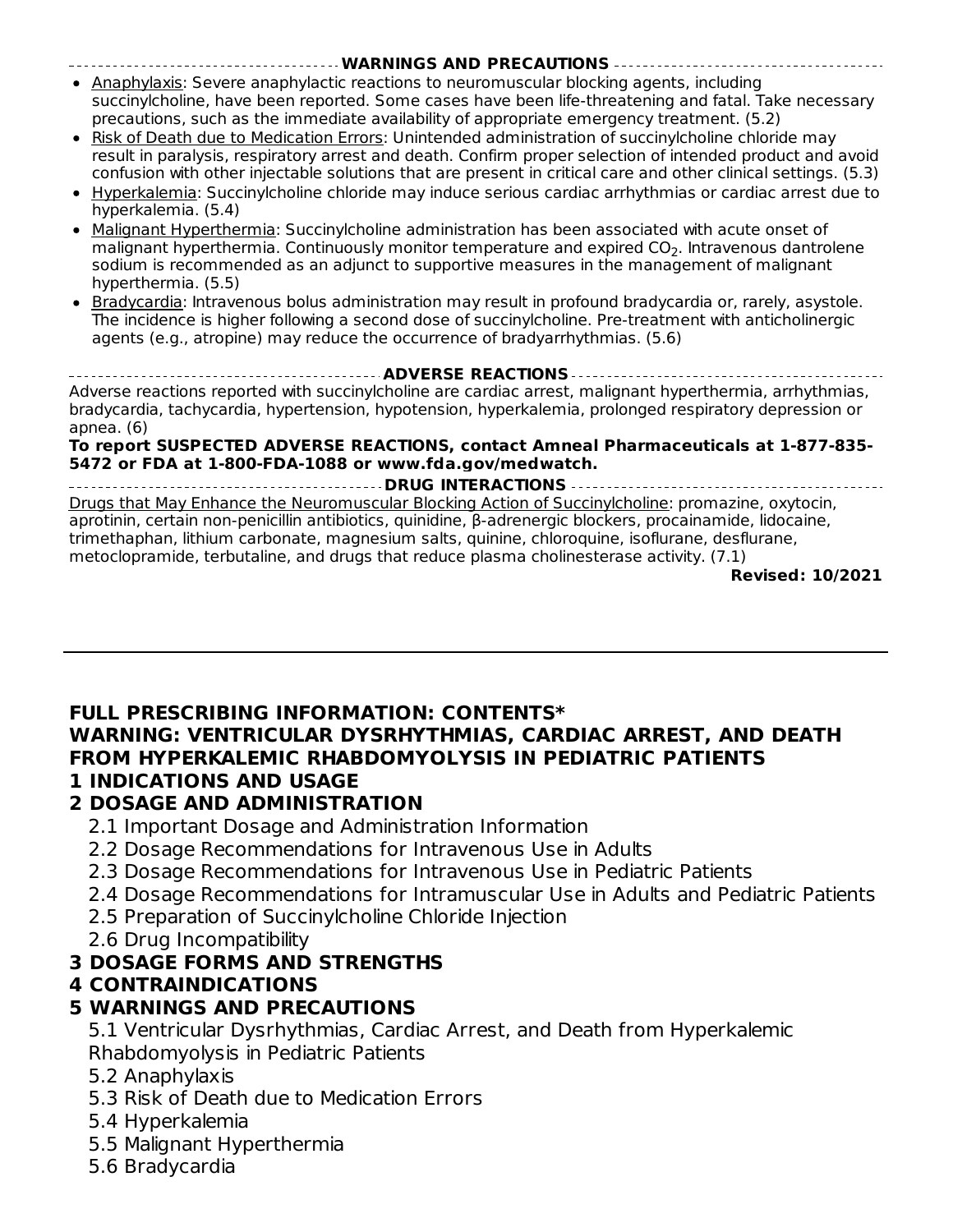5.7 Increased in Intraocular Pressure

5.8 Prolonged Neuromuscular Block due to Phase II Block and Tachyphylaxis

5.9 Risk of Prolonged Neuromuscular Block in Patients with Reduced Plasma Cholinesterase Activity

5.10 Risk of Additional Trauma in Patients with Fractures or Muscle Spasms

5.11 Increase in Intracranial Pressure

5.12 Risk of Aspiration due to Increase in Intragastric Pressure

5.13 Prolonged Neuromuscular Block in Patients with Hypokalemia or Hypocalcemia

5.14 Risks due to Inadequate Anesthesia

## **6 ADVERSE REACTIONS**

#### **7 DRUG INTERACTIONS**

7.1 Drugs that May Affect the Neuromuscular Blocking Action of Succinylcholine Chloride

### **8 USE IN SPECIFIC POPULATIONS**

- 8.1 Pregnancy
- 8.2 Lactation
- 8.4 Pediatric Use
- 8.5 Geriatric Use

#### **10 OVERDOSAGE**

#### **11 DESCRIPTION**

### **12 CLINICAL PHARMACOLOGY**

- 12.1 Mechanism of Action
- 12.2 Pharmacodynamics
- 12.3 Pharmacokinetics

### **13 NONCLINICAL TOXICOLOGY**

13.1 Carcinogenesis, Mutagenesis, Impairment of Fertility

#### **16 HOW SUPPLIED/STORAGE AND HANDLING**

 $\ast$  Sections or subsections omitted from the full prescribing information are not listed.

#### **FULL PRESCRIBING INFORMATION**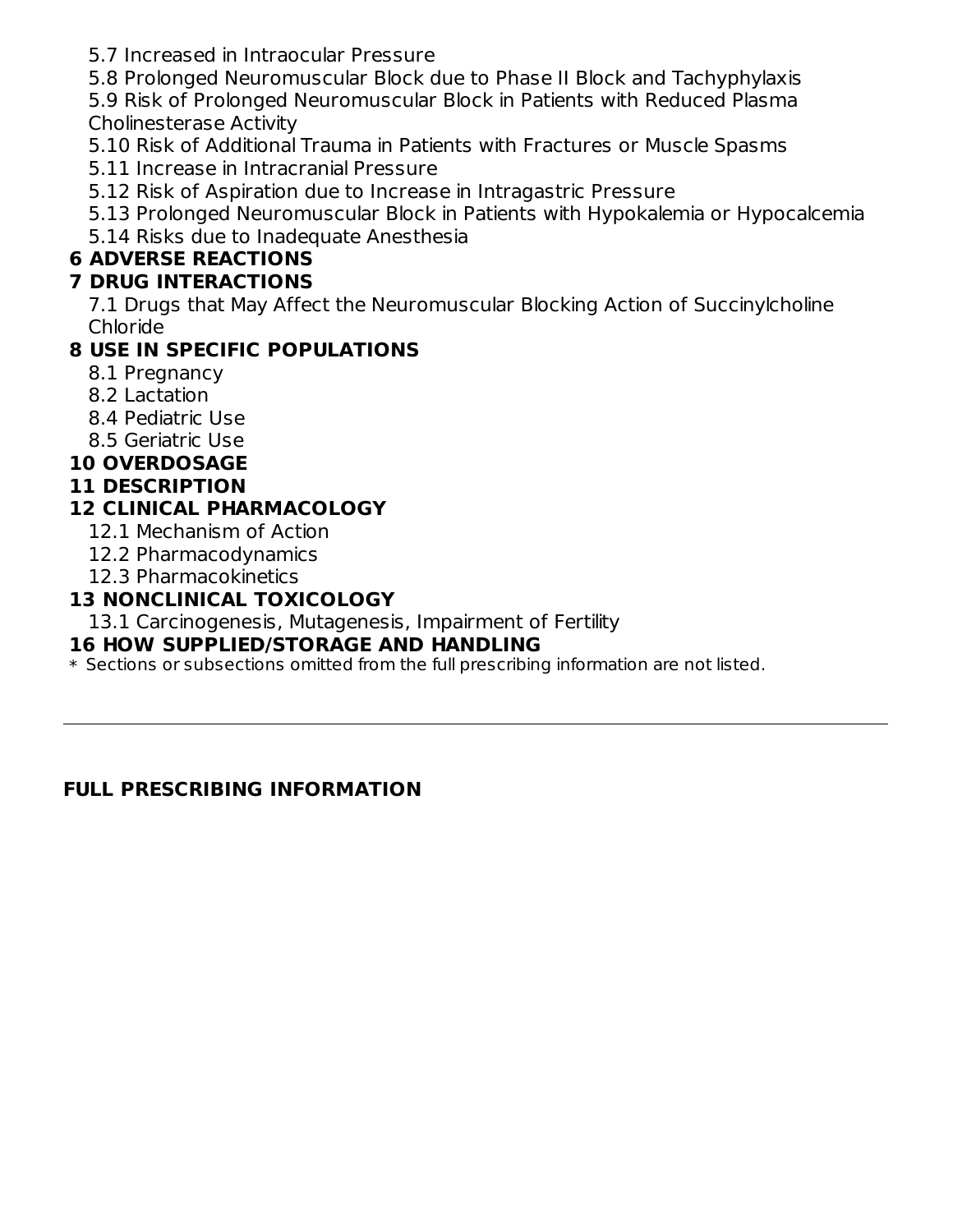#### **WARNING: VENTRICULAR DYSRHYTHMIAS, CARDIAC ARREST, AND DEATH FROM HYPERKALEMIC RHABDOMYOLYSIS IN PEDIATRIC PATIENTS**

- **Acute rhabdomyolysis with hyperkalemia followed by ventricular dysrhythmias, cardiac arrest, and death has occurred after the administration of succinylcholine to apparently healthy pediatric patients who were subsequently found to have undiagnosed skeletal muscle myopathy, most frequently Duchenne muscular dystrophy [see Warnings and Precautions (5.1)].**
- **When a healthy appearing pediatric patient develops cardiac arrest within minutes after administration of succinylcholine chloride, not felt to be due to inadequate ventilation, oxygenation or anesthetic overdose, immediate treatment for hyperkalemia should be instituted. In the presence of signs of malignant hyperthermia, appropriate treatment should be instituted concurrently [see Warnings and Precautions (5.1)].**
- **Reserve the use of succinylcholine chloride in pediatric patients for emergency intubation or instances where immediate securing of the airway is necessary, e.g., laryngospasm, difficult airway, full stomach, or for intramuscular use when a suitable vein is inaccessible [see Warnings and Precautions (5.1)].**

#### **1 INDICATIONS AND USAGE**

Succinylcholine chloride injection is indicated in adults and pediatric patients:

- as an adjunct to general anesthesia.
- to facilitate tracheal intubation.
- to provide skeletal muscle relaxation during surgery or mechanical ventilation.

# **2 DOSAGE AND ADMINISTRATION**

### **2.1 Important Dosage and Administration Information**

- Succinylcholine chloride injection is for intravenous or intramuscular use only.
- Succinylcholine chloride injection must be titrated to effect by or under supervision of experienced clinicians who are familiar with its actions and with appropriate neuromuscular monitoring techniques.
- Succinylcholine chloride injection should be administered only by those skilled in the management of artificial respiration and only when facilities are instantly available for tracheal intubation and for providing adequate ventilation of the patient, including the administration of oxygen under positive pressure and the elimination of CO $_{\rm 2}$ . The clinician must be prepared to assist or control respiration.
- The dosage of succinylcholine chloride injection should be individualized and should always be determined by the clinician after careful assessment of the patient.
- To avoid distress to the patient, do not administer succinylcholine chloride injection before unconsciousness has been induced [see Warnings and Precautions (5.14)].
- The occurrence of bradyarrhythmias with administration of succinylcholine chloride injection may be reduced by pre-treatment with anticholinergics (e.g., atropine) [see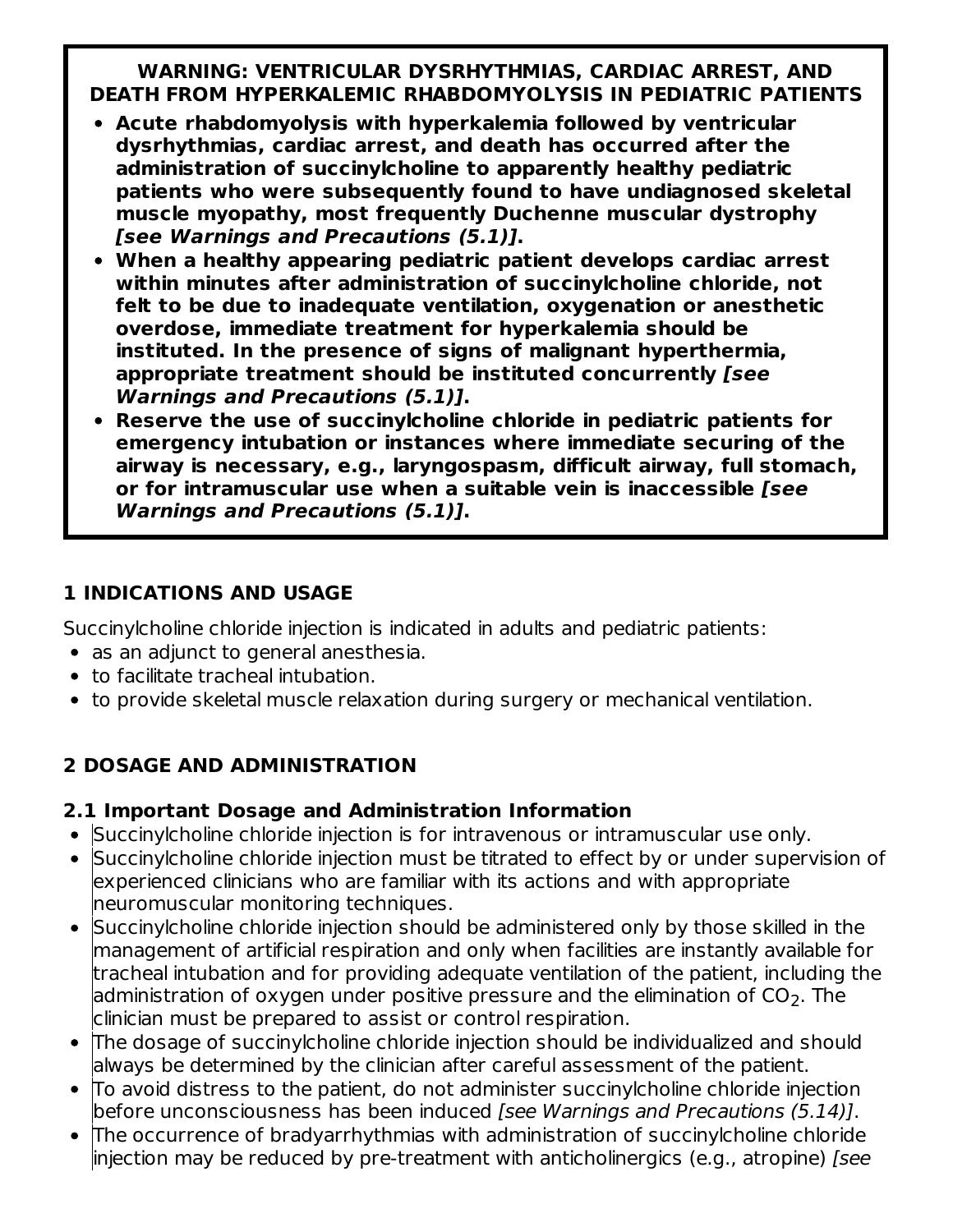Warnings and Precautions (5.6)].

- Monitor neuromuscular function with a peripheral nerve stimulator when using succinylcholine chloride by infusion [see Dosage and Administration (2.2), Warnings and Precautions (5.8)].
- Visually inspect succinylcholine chloride injection for particulate matter and discoloration prior to administration, whenever solution and container permit. Do not administer solutions that are not clear and colorless.
- Succinylcholine chloride injection supplied in multiple-dose vials does not require dilution before use [see Dosage and Administration (2.5)].

## **Risk of Medication Errors**

Accidental administration of neuromuscular blocking agents may be fatal. Store succinylcholine chloride injection with the cap and ferrule intact and in a manner that minimizes the possibility of selecting the wrong product [see Warnings and Precautions  $(5.3)$ ].

## **2.2 Dosage Recommendations for Intravenous Use in Adults**

## **For Short Surgical Procedures**

The average dose required to produce neuromuscular blockade and to facilitate tracheal intubation is 0.6 mg/kg succinylcholine chloride injection given intravenously. The optimum intravenous dose of succinylcholine chloride injection will vary among patients and may be from 0.3 mg/kg to 1.1 mg/kg for adults. Following intravenous administration of doses in this range, neuromuscular blockade develops in about 1 minute; maximum blockade may persist for about 2 minutes, after which recovery takes place within 4 to 6 minutes. A 5 mg to 10 mg intravenous test dose of succinylcholine chloride injection may be used to determine the sensitivity of the patient and the individual recovery time [see Warnings and Precautions (5.9)].

### **For Long Surgical Procedures**

#### Continuous Intravenous Infusion

The dosage of succinylcholine chloride injection administered by continuous intravenous infusion depends upon the duration of the surgical procedure and the need for muscle relaxation.

Diluted succinylcholine chloride solutions containing from 1 mg/mL to 2 mg/mL succinylcholine have commonly been used for continuous intravenous infusion [see Dosage and Administration (2.5)]. The more dilute solution (1 mg/mL) is probably preferable from the standpoint of ease of control of the rate of administration of succinylcholine chloride and, hence, of relaxation. This diluted succinylcholine chloride solution containing 1 mg/mL succinylcholine may be administered intravenously at a rate of 0.5 mg (0.5 mL) per minute to 10 mg (10 mL) per minute to obtain the required amount of relaxation. The amount required per minute will depend upon the individual response as well as the degree of relaxation required. The average rate of continuous intravenous infusion for an adult ranges between 2.5 mg per minute and 4.3 mg per minute.

Monitor neuromuscular function with a peripheral nerve stimulator when using succinylcholine chloride injection by infusion in order to avoid overdose, detect development of Phase II block, follow its rate of recovery, and assess the effects of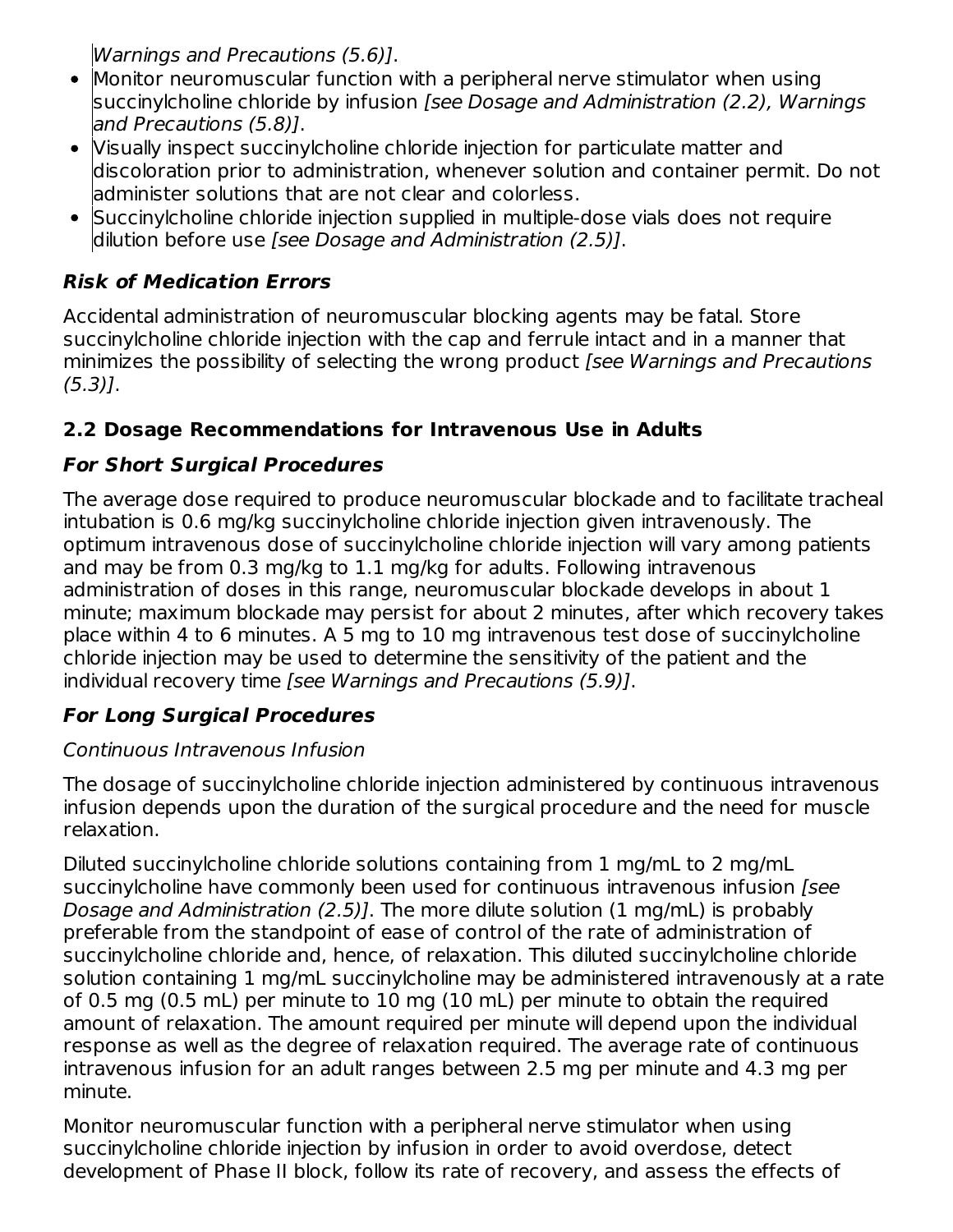reversing agents [see Warnings and Precautions (5.8)].

#### Intermittent Intravenous Injection

Intermittent intravenous injections of succinylcholine chloride may also be used to provide muscle relaxation for long procedures. An intravenous injection of 0.3 mg/kg to 1.1 mg/kg may be given initially, followed, at appropriate intervals, by further intravenous injections of 0.04 mg/kg to 0.07 mg/kg to maintain the degree of relaxation required.

### **2.3 Dosage Recommendations for Intravenous Use in Pediatric Patients**

For emergency tracheal intubation or in instances where immediate securing of the airway is necessary, the intravenous dose of succinylcholine chloride injection is 2 mg/kg for infants and other small pediatric patients; for older pediatric patients and adolescents the intravenous dose is 1 mg/kg [see Warnings and Precautions (5.1), Use in Specific Populations (8.4)]. The effective dose of succinylcholine chloride injection in pediatric patients may be higher than that predicted by body weight dosing alone. For example, the usual adult intravenous dose of 0.6 mg/kg is comparable to a dose of 2 mg/kg to 3 mg/kg in neonates and infants up to 6 months of age and 1 mg/kg to 2 mg/kg in infants up to 2 years of age [see Clinical Pharmacology (12.3)].

#### **2.4 Dosage Recommendations for Intramuscular Use in Adults and Pediatric Patients**

If a suitable vein is inaccessible, succinylcholine chloride injection may be administered intramuscularly at a dose of up to 3 mg/kg to 4 mg/kg to infants, older pediatric patients, or adults. The total dose administered by the intramuscular route should not exceed 150 mg. The onset of effect of succinylcholine given intramuscularly is usually observed in about 2 to 3 minutes.

### **2.5 Preparation of Succinylcholine Chloride Injection**

Succinylcholine chloride injection supplied in multiple-dose vials does not require dilution before use.

Succinylcholine chloride injection supplied in single-dose vials must be diluted before use. Succinylcholine chloride injection may be diluted to 1 mg/mL or 2 mg/mL in a solution such as:

- 5% Dextrose Injection, USP, or
- 0.9% Sodium Chloride Injection, USP

Prepare the diluted succinylcholine chloride solution for single patient use only. Store the diluted succinylcholine chloride solution in a refrigerator [2° to 8°C (36° to 46°F)] and use within 24 hours after preparation. Visually inspect the diluted succinylcholine chloride solution for particulate matter and discoloration prior to administration. Do not administer solutions that are not clear and colorless. Discard any unused portion of the diluted succinylcholine chloride solution.

### **2.6 Drug Incompatibility**

Succinylcholine chloride injection is acidic (pH is between 3.0 and 4.5) and may not be compatible with alkaline solutions having a pH greater than 8.5 (e.g., barbiturate solutions). Therefore, do not mix succinylcholine chloride with alkaline solutions.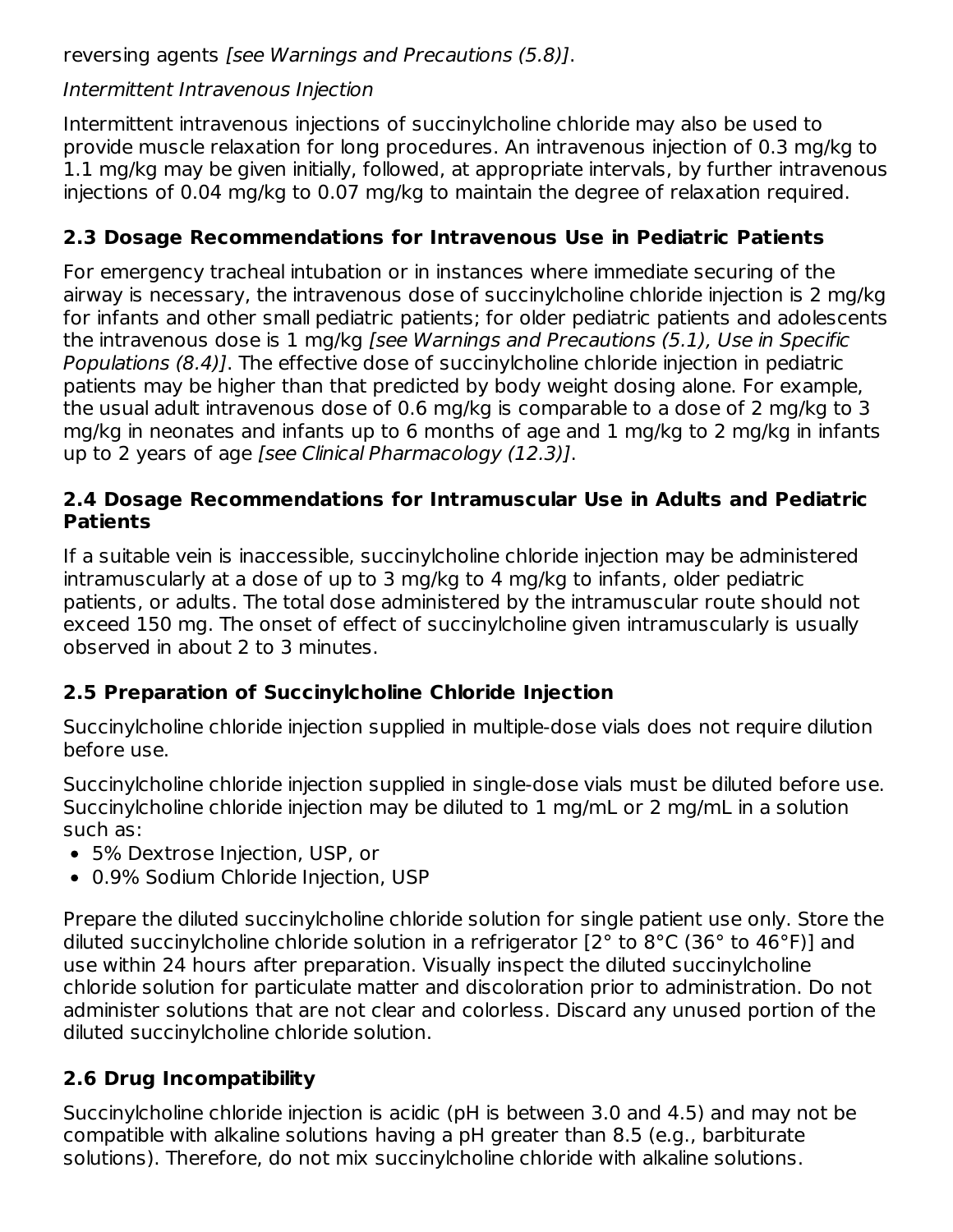### **3 DOSAGE FORMS AND STRENGTHS**

Succinylcholine Chloride Injection, USP is a clear, colorless solution in 10 mL multipledose vials. Each mL contains succinylcholine chloride, USP 20 mg.

# **4 CONTRAINDICATIONS**

Succinylcholine chloride is contraindicated:

- in patients with skeletal muscle myopathies *[see Warnings and Precautions (5.1)]*
- in patients with known hypersensitivity to succinylcholine. Severe anaphylactic reactions to succinylcholine have been reported [see Warnings and Precautions (5.2)]
- after the acute phase of injury following major burns, multiple trauma, extensive denervation of skeletal muscle, or upper motor neuron injury, which may result in severe hyperkalemia and cardiac arrest [see Warnings and Precautions (5.4)]
- in patients with personal or familial history of malignant hyperthermia [see Warnings] and Precautions (5.5)]

# **5 WARNINGS AND PRECAUTIONS**

#### **5.1 Ventricular Dysrhythmias, Cardiac Arrest, and Death from Hyperkalemic Rhabdomyolysis in Pediatric Patients**

There have been reports of ventricular dysrhythmias, cardiac arrest, and death secondary to acute rhabdomyolysis with hyperkalemia in apparently healthy pediatric patients who received succinylcholine. Many of these pediatric patients were subsequently found to have a skeletal muscle myopathy such as Duchenne muscular dystrophy whose clinical signs were not obvious.

The syndrome often presented as sudden cardiac arrest within minutes after the administration of succinylcholine. These pediatric patients were usually, but not exclusively, males, and most frequently 8 years of age or younger. There have also been reports in adolescents. There may be no signs or symptoms to alert the practitioner to which patients are at risk. A careful history and physical may identify developmental delays suggestive of a myopathy. A preoperative creatine kinase could identify some but not all patients at risk.

When a healthy-appearing pediatric patient develops cardiac arrest within minutes after administration of succinylcholine chloride injection, not felt to be due to inadequate ventilation, oxygenation or anesthetic overdose, immediate treatment for hyperkalemia should be instituted. Due to the abrupt onset of this syndrome, routine resuscitative measures are likely to be unsuccessful. Careful monitoring of the electrocardiogram may alert the practitioner to peaked T-waves (an early sign). Administration of intravenous calcium, bicarbonate, and glucose with insulin, with hyperventilation have resulted in successful resuscitation in some of the reported cases. Extraordinary and prolonged resuscitative efforts have been effective in some cases. In addition, in the presence of signs of malignant hyperthermia, appropriate treatment should be initiated concurrently [see Warnings and Precautions (5.5)].

Because it is difficult to identify which patients are at risk, reserve the use of succinylcholine chloride in pediatric patients for emergency intubation or instances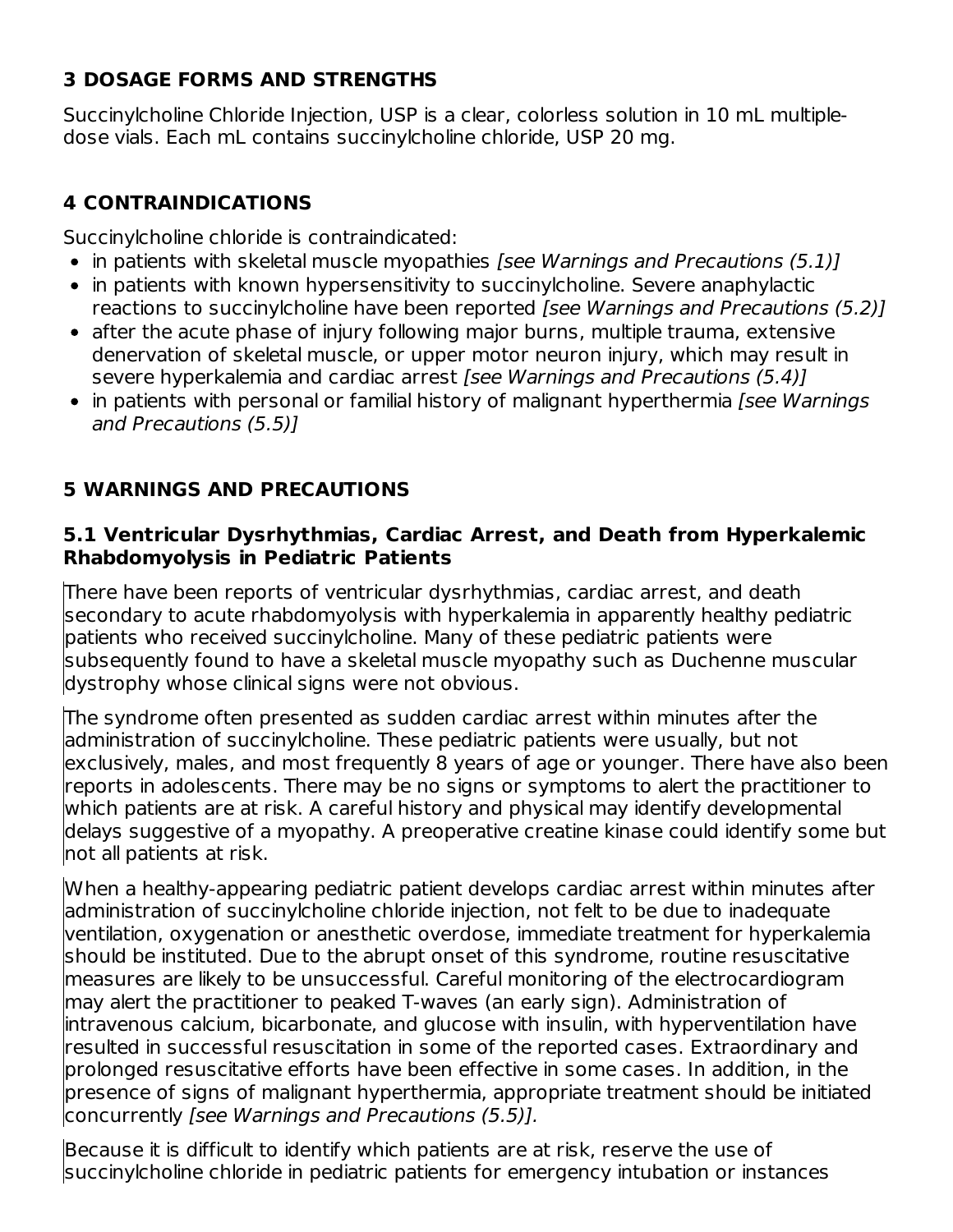where immediate securing of the airway is necessary, e.g., laryngospasm, difficult airway, full stomach, or for intramuscular use when a suitable vein is inaccessible.

### **5.2 Anaphylaxis**

Severe anaphylactic reactions to neuromuscular blocking agents, including succinylcholine, have been reported. These reactions have, in some cases, been lifethreatening and fatal. Due to the potential severity of these reactions, the necessary precautions, such as the immediate availability of appropriate emergency treatment, should be taken. Allergic cross-reactivity between neuromuscular blocking agents, both depolarizing and non-depolarizing, has been reported in this class of drugs. Therefore, assess patients for previous anaphylactic reactions to other neuromuscular blocking agents before administering succinylcholine chloride.

# **5.3 Risk of Death due to Medication Errors**

Administration of succinylcholine chloride results in paralysis, which may lead to respiratory arrest and death; this progression may be more likely to occur in a patient for whom it is not intended. Confirm proper selection of intended product and avoid confusion with other injectable solutions that are present in critical care and other clinical settings. If another healthcare provider is administering the product, ensure that the intended dose is clearly labeled and communicated.

# **5.4 Hyperkalemia**

Succinylcholine chloride may induce serious cardiac arrhythmias or cardiac arrest due to hyperkalemia in patients with electrolyte abnormalities and those who may have digitalis toxicity.

Succinylcholine chloride is contraindicated after the acute phase of injury following major burns, multiple trauma, extensive denervation of skeletal muscle, or upper motor neuron injury [see Contraindications (4)]. The risk of hyperkalemia in these patients increases over time and usually peaks at 7 to 10 days after the injury. The risk is dependent on the extent and location of the injury. The precise time of onset and the duration of the risk period are undetermined.

Patients with chronic abdominal infection, subarachnoid hemorrhage, or conditions causing degeneration of central and peripheral nervous systems are at an increased risk of developing severe hyperkalemia after succinylcholine chloride administration. Consider avoiding use of succinylcholine in these patients or verify the patient's baseline potassium levels are within the normal range prior to succinylcholine administration.

# **5.5 Malignant Hyperthermia**

Succinylcholine administration has been associated with acute onset of malignant hyperthermia, a potentially fatal hypermetabolic state of skeletal muscle. The risk of developing malignant hyperthermia following succinylcholine administration increases with the concomitant administration of volatile anesthetics. Malignant hyperthermia frequently presents as intractable spasm of the jaw muscles (masseter spasm) which may progress to generalized rigidity, increased oxygen demand, tachycardia, tachypnea and profound hyperpyrexia. Successful outcome depends on recognition of early signs, such as jaw muscle spasm, acidosis, or generalized rigidity to initial administration of succinylcholine for tracheal intubation, or failure of tachycardia to respond to deepening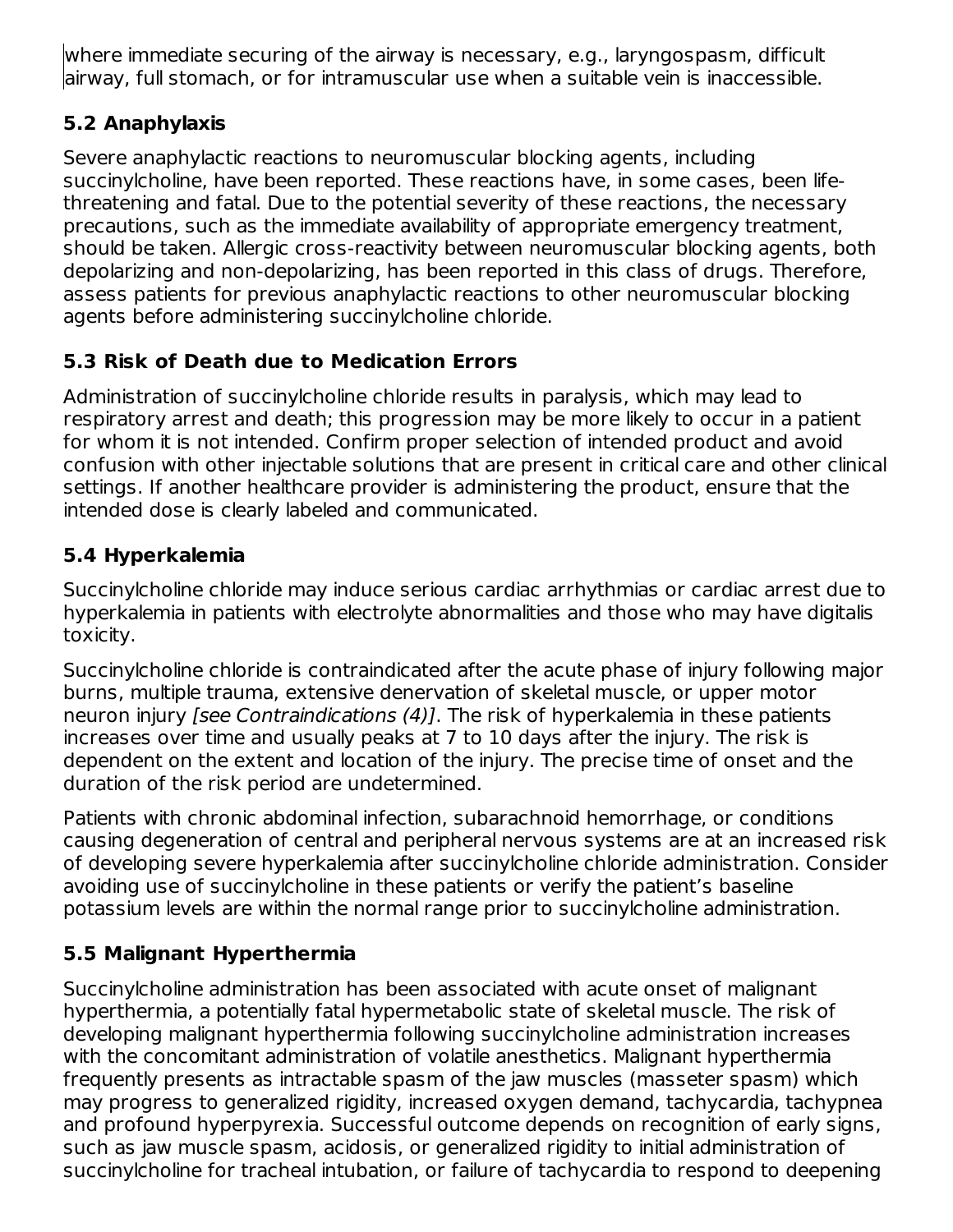anesthesia. Skin mottling, rising temperature and coagulopathies may occur later in the course of the hypermetabolic process. Recognition of the syndrome is a signal for discontinuance of anesthesia, attention to increased oxygen consumption, correction of acidosis, support of circulation, assurance of adequate urinary output and institution of measures to control rising temperature. Intravenous dantrolene sodium is recommended as an adjunct to supportive measures in the management of malignant hyperthermia. Consult the dantrolene prescribing information for additional information about the management of malignant hyperthermic crisis. Continuous monitoring of temperature and expired CO<sub>2</sub> is recommended as an aid to early recognition of malignant hyperthermia.

## **5.6 Bradycardia**

Intravenous bolus administration of succinylcholine chloride in pediatric patients (including infants) may result in profound bradycardia or, rarely, asystole. In both adult and pediatric patients, the incidence of bradycardia, which may progress to asystole, is higher following a second dose of succinylcholine. The incidence and severity of bradycardia is higher in pediatric patients than adults. Whereas bradycardia is common in pediatric patients after an initial dose of 1.5 mg/kg, bradycardia is seen in adults only after repeated exposure. Pre-treatment with anticholinergic agents (e.g., atropine) may reduce the occurrence of bradyarrhythmias.

# **5.7 Increased in Intraocular Pressure**

Succinylcholine causes an increase in intraocular pressure. Avoid succinylcholine chloride in instances in which an increase in intraocular pressure is undesirable (e.g., narrow angle glaucoma, penetrating eye injury) unless the potential benefit of its use outweighs the potential risk.

### **5.8 Prolonged Neuromuscular Block due to Phase II Block and Tachyphylaxis**

When succinylcholine chloride is given over a prolonged period of time, the characteristic depolarization block of the myoneural junction (Phase I block) may change to a block with characteristics superficially resembling a non-depolarizing block (Phase II block). Prolonged respiratory muscle paralysis or weakness may be observed in patients manifesting this transition to Phase II block. Tachyphylaxis occurs with repeated administration [see Clinical Pharmacology (12.2)].

When Phase II block is suspected in cases of prolonged neuromuscular blockade, positive diagnosis should be made by peripheral nerve stimulation, prior to administration of any anticholinesterase drug. Reversal of Phase II block is a medical decision which must be made upon the basis of the patient, clinical pharmacology, and the experience and judgment of the clinician. The presence of Phase II block is indicated by fade of responses to successive stimuli (preferably "train of four"). The use of an anticholinesterase drug such as neostigmine to reverse Phase II block should be accompanied by appropriate doses of an anticholinergic drug to prevent disturbances of cardiac rhythm. After adequate reversal of Phase II block with an anticholinesterase agent, the patient should be continually observed for at least 1 hour for signs of return of muscle relaxation. Reversal should not be attempted unless: (1) a peripheral nerve stimulator is used to determine the presence of Phase II block (since anticholinesterase agents will potentiate succinylcholine-induced Phase I block), and (2) spontaneous recovery of muscle twitch has been observed for at least 20 minutes and has reached a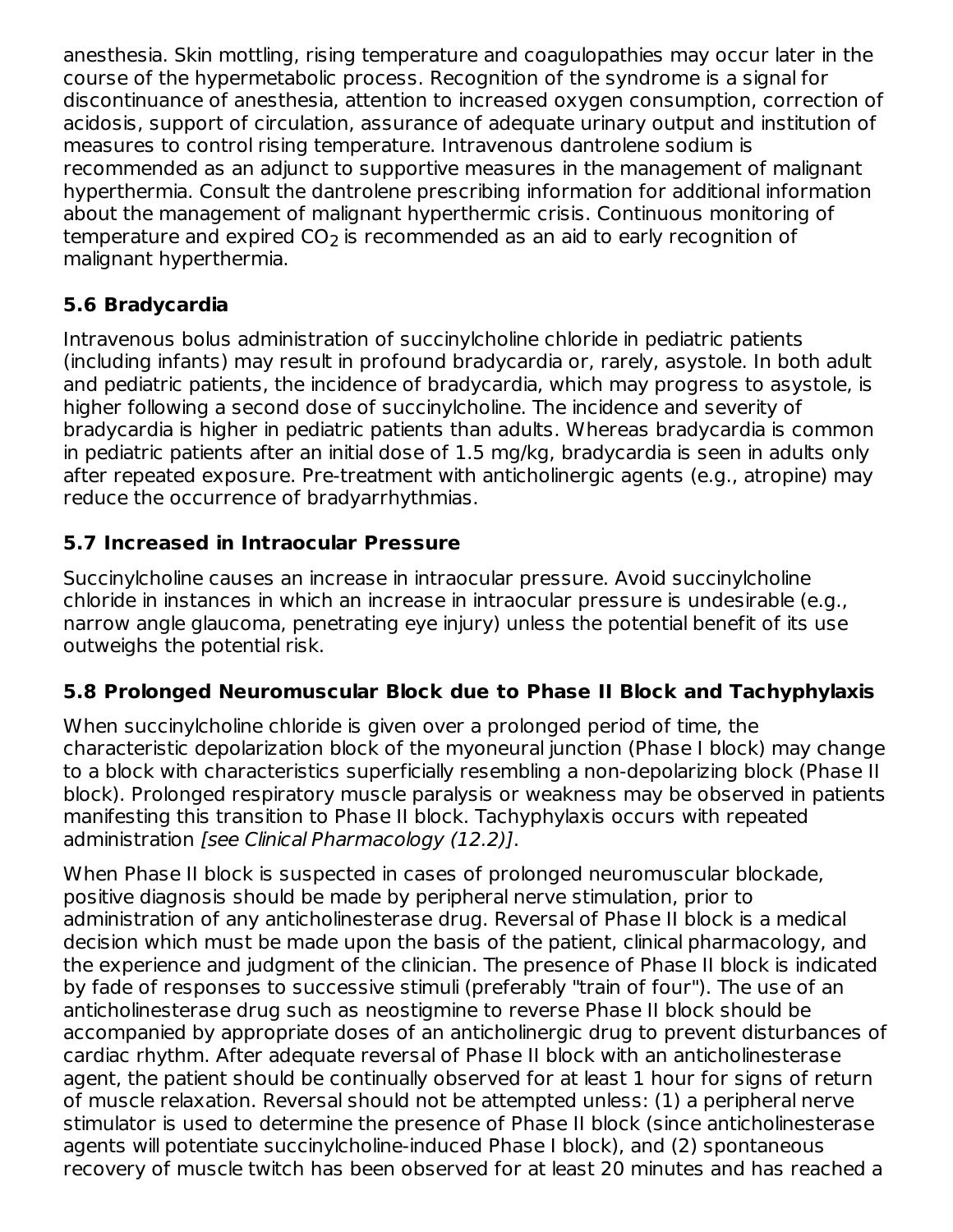plateau with further recovery proceeding slowly; this delay is to ensure complete hydrolysis of succinylcholine by plasma cholinesterase prior to administration of the anticholinesterase agent. Should the type of block be misdiagnosed, depolarization of the type initially induced by succinylcholine (i.e., Phase I block) will be prolonged by an anticholinesterase agent.

#### **5.9 Risk of Prolonged Neuromuscular Block in Patients with Reduced Plasma Cholinesterase Activity**

Succinylcholine chloride is not recommended in patients with known reduced plasma cholinesterase (pseudocholinesterase) activity due to the likelihood of prolonged neuromuscular block following administration of succinylcholine chloride injection in such patients.

Plasma cholinesterase activity may be diminished in the presence of genetic abnormalities of plasma cholinesterase (e.g., patients heterozygous or homozygous for atypical plasma cholinesterase gene), pregnancy, severe liver or kidney disease, malignant tumors, infections, burns, anemia, decompensated heart disease, peptic ulcer, or myxedema. Plasma cholinesterase activity may also be diminished by chronic administration of oral contraceptives, glucocorticoids, or certain monoamine oxidase inhibitors and by irreversible inhibitors of plasma cholinesterase (e.g., organophosphate insecticides, echothiophate, and certain antineoplastic drugs) [see Drug Interactions (7.1)].

Patients homozygous for atypical plasma cholinesterase gene (1 in 2,500 patients) are extremely sensitive to the neuromuscular blocking effect of succinylcholine. If succinylcholine chloride is administered to a patient homozygous for atypical plasma cholinesterase, resulting apnea or prolonged muscle paralysis should be treated with controlled respiration.

### **5.10 Risk of Additional Trauma in Patients with Fractures or Muscle Spasms**

Succinylcholine chloride should be employed with caution in patients with fractures or muscle spasm because the initial muscle fasciculations may cause additional trauma. Monitor neuromuscular transmission and the development of fasciculations throughout the use of neuromuscular blocking agents.

### **5.11 Increase in Intracranial Pressure**

Succinylcholine chloride may cause a transient increase in intracranial pressure; however, adequate anesthetic induction prior to administration of succinylcholine chloride will minimize this effect.

### **5.12 Risk of Aspiration due to Increase in Intragastric Pressure**

Succinylcholine may increase intragastric pressure, which could result in regurgitation and possible aspiration of stomach contents. Evaluate patients at risk for aspiration and regurgitation. Monitor patients during induction of anesthesia and neuromuscular blockade for clinical signs of vomiting and/or aspiration.

#### **5.13 Prolonged Neuromuscular Block in Patients with Hypokalemia or Hypocalcemia**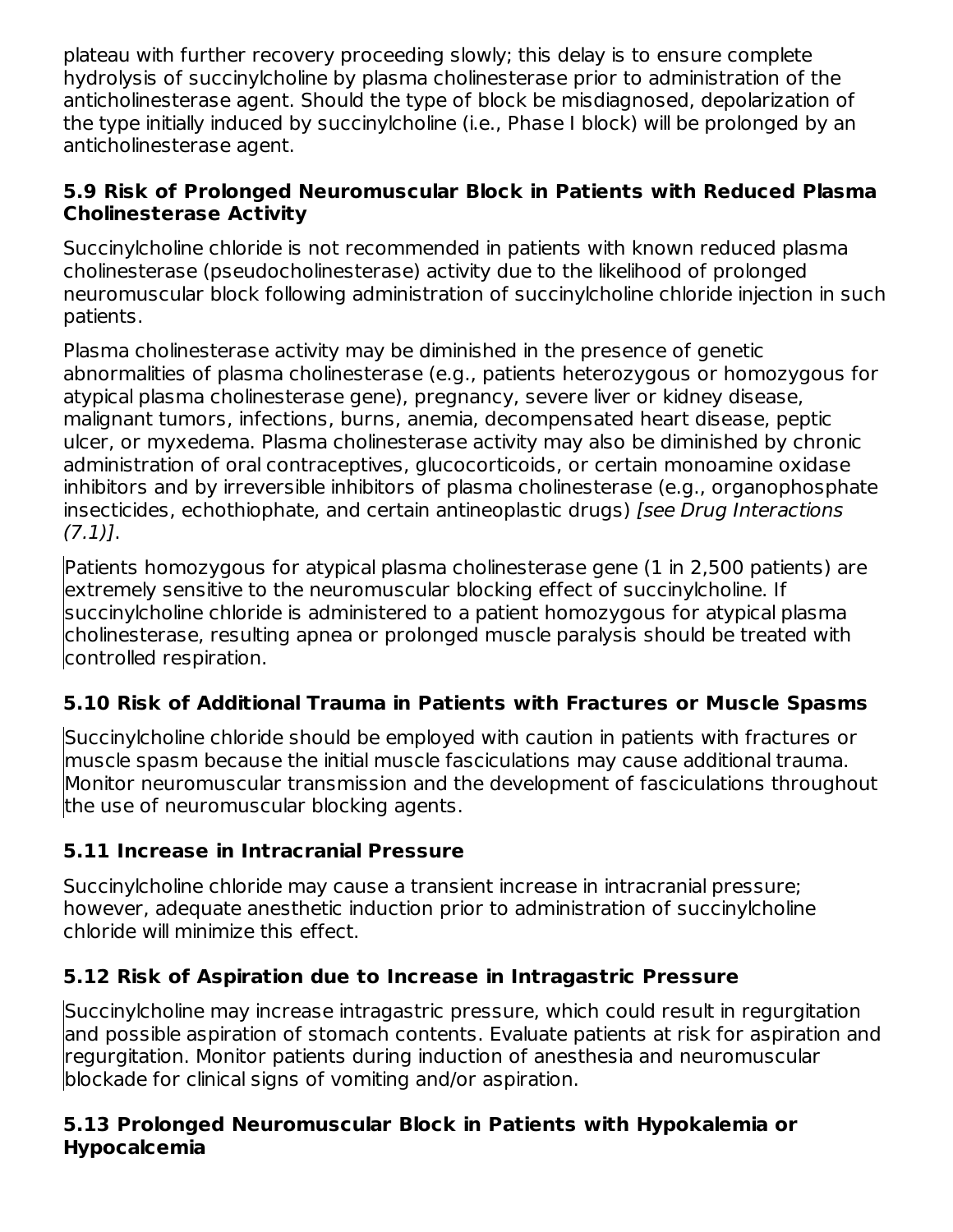Neuromuscular blockade may be prolonged in patients with hypokalemia (e.g., after severe vomiting, diarrhea, digitalisation and diuretic therapy) or hypocalcemia (e.g., after massive transfusions). Correct severe electrolyte disturbances when possible. In order to help preclude possible prolongation of neuromuscular block, monitor neuromuscular transmission throughout the use of succinylcholine chloride.

### **5.14 Risks due to Inadequate Anesthesia**

Neuromuscular blockade in the conscious patient can lead to distress. Use succinylcholine chloride in the presence of appropriate sedation or general anesthesia. Monitor patients to ensure that the level of anesthesia is adequate. In emergency situations, however, it may be necessary to administer succinylcholine chloride injection before unconsciousness is induced.

# **6 ADVERSE REACTIONS**

The following clinically significant adverse reactions are discussed in greater detail in other sections of the labeling:

- Ventricular Dysrhythmias, Cardiac Arrest, and Death from Hyperkalemic Rhabdomyolysis in Pediatric Patients [see Warnings and Precautions (5.1)]
- Anaphylaxis [see Warnings and Precautions (5.2)]
- Hyperkalemia [see Warnings and Precautions (5.4)]
- Malignant Hyperthermia [see Warnings and Precautions (5.5)]
- Bradycardia [see Warnings and Precautions (5.6)]
- Increase in Intraocular Pressure [see Warnings and Precautions (5.7)]
- Prolonged Neuromuscular Block due to Phase II Block and Tachyphylaxis [see Warnings and Precautions (5.8)]

The following adverse reactions associated with the use of succinylcholine were identified in clinical studies or post-marketing reports. Because some of these reactions were reported voluntarily from a population of uncertain size, it is not always possible to reliably estimate their frequency or establish a causal relationship to drug exposure:

Cardiovascular disorders: Cardiac arrest, arrhythmias, bradycardia, tachycardia, hypertension, hypotension Electrolyte disorders: Hyperkalemia

Eye disorders: Increased intraocular pressure

Gastrointestinal disorders: Excessive salivation

Immune system disorders: Hypersensitivity reactions including anaphylaxis (in some cases life-threatening and fatal)

Musculoskeletal disorders: Malignant hyperthermia, rhabdomyolysis with possible myoglobinuric acute renal failure, muscle fasciculation, jaw rigidity, postoperative muscle pain

Respiratory disorders: Prolonged respiratory depression or apnea

Skin disorders: Rash

# **7 DRUG INTERACTIONS**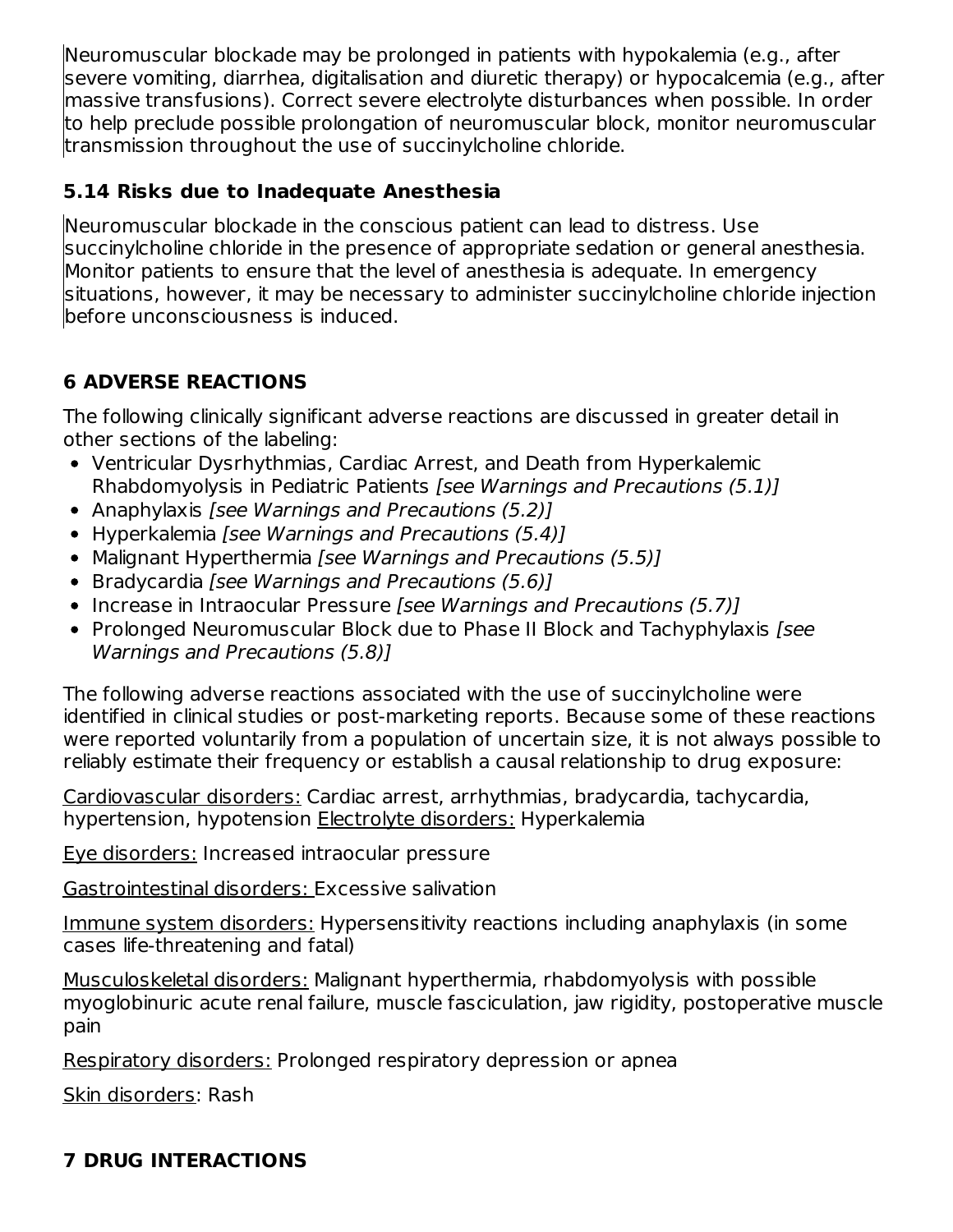#### **7.1 Drugs that May Affect the Neuromuscular Blocking Action of Succinylcholine Chloride**

Drugs that may enhance the neuromuscular blocking action of succinylcholine include: promazine, oxytocin, aprotinin, certain non-penicillin antibiotics, quinidine, β-adrenergic blockers, procainamide, lidocaine, trimethaphan, lithium carbonate, magnesium salts, quinine, chloroquine, isoflurane, desflurane, metoclopramide, and terbutaline.

The neuromuscular blocking effect of succinylcholine may be enhanced by drugs that reduce plasma cholinesterase activity (e.g., chronically administered oral contraceptives, glucocorticoids, or certain monoamine oxidase inhibitors) or by drugs that irreversibly inhibit plasma cholinesterase [see Warnings and Precautions (5.9)].

If other neuromuscular blocking agents are to be used during the same procedure, consider the possibility of a synergistic or antagonistic effect.

# **8 USE IN SPECIFIC POPULATIONS**

### **8.1 Pregnancy**

### **Risk Summary**

Available data from published literature from case reports and case series over decades of use with succinylcholine during pregnancy have not identified a drug-associated risk of major birth defects, miscarriage, or adverse maternal or fetal outcomes. Succinylcholine is used commonly during delivery by caesarean section to provide muscle relaxation. If succinylcholine is used during labor and delivery, there is a risk for prolonged apnea in some pregnant women (see Clinical Considerations). Animal reproduction studies have not been conducted with succinylcholine chloride.

The estimated background risk of major birth defects and miscarriage for the indicated population is unknown. All pregnancies have a background risk of birth defect, loss, or other adverse outcomes. In the U.S. general population, the estimated background risk of major birth defects and miscarriage in clinically recognized pregnancies is 2% to 4% and 15% to 20%, respectively.

#### **Clinical Considerations**

#### Maternal Adverse Reactions

Plasma cholinesterase levels are decreased by approximately 24% during pregnancy and for several days postpartum which can prolong the effect of succinylcholine. Therefore, some pregnant patients may experience prolonged apnea.

#### **Fetal/Neonatal Adverse Reactions**

Apnea and flaccidity may occur in the newborn after repeated high doses to, or in the presence of atypical plasma cholinesterase in, the mother.

#### **Labor or Delivery**

Succinylcholine is commonly used to provide muscle relaxation during delivery by caesarean section. Succinylcholine is known to cross the placental barrier in an amount that is dependent on the concentration gradient between the maternal and fetal circulation.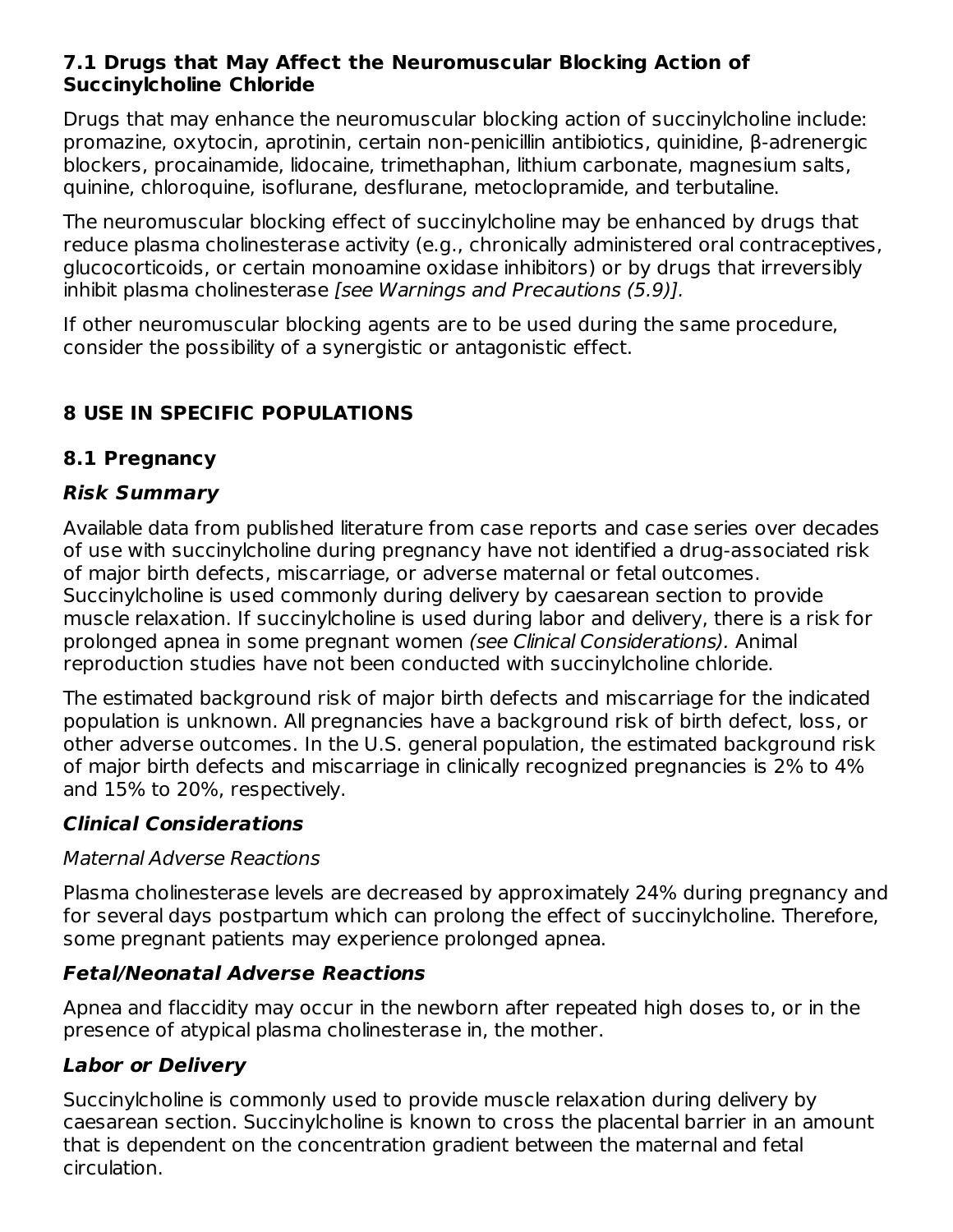#### **8.2 Lactation**

#### **Risk Summary**

There are no data on the presence of succinylcholine or its metabolite in either human or animal milk, the effects on the breastfed infant, or the effects on milk production. The developmental and health benefits of breastfeeding should be considered along with the mother's clinical need for succinylcholine chloride and any potential adverse effects on the breastfed infant from succinylcholine chloride or from the underlying maternal condition.

#### **8.4 Pediatric Use**

Safety and effectiveness of succinylcholine chloride have been established in pediatric patient age groups, neonate to adolescent. Because of a risk of ventricular dysrhythmias, cardiac arrest, and death from hyperkalemic rhabdomyolysis in pediatric patients, reserve the use of succinylcholine chloride in pediatric patients for emergency intubation or instances where immediate securing of the airway is necessary, e.g., laryngospasm, difficult airway, full stomach, or for intramuscular use when a suitable vein is inaccessible [see Warnings and Precautions (5.1)].

Intravenous bolus administration of succinylcholine chloride in pediatric patients (including infants) may result in profound bradycardia or, rarely, asystole. The incidence and severity of bradycardia is higher in pediatric patients than adults *[see Warnings and* Precautions (5.6)].

The effective dose of succinylcholine chloride in pediatric patients may be higher than that predicted by body weight dosing alone [see Dosage and Administration (2.3)].

#### **8.5 Geriatric Use**

Clinical studies of succinylcholine chloride injection did not include sufficient numbers of subjects aged 65 years and over to determine whether they respond differently from younger subjects. Other reported clinical experience has not identified differences in responses between the elderly and younger patients.

In general, dose selection for an elderly patient should be cautious, usually starting at the low end of the dosing range, reflecting the greater frequency of decreased hepatic, renal, or cardiac function, and of concomitant disease or other drug therapy.

### **10 OVERDOSAGE**

Overdosage with succinylcholine chloride may result in neuromuscular block beyond the time needed for surgery and anesthesia. This may be manifested by skeletal muscle weakness, decreased respiratory reserve, low tidal volume, or apnea. The primary treatment is maintenance of a patent airway and respiratory support until recovery of normal respiration is assured. Depending on the dose and duration of succinylcholine chloride administration, the characteristic depolarizing neuromuscular block (Phase I) may change to a block with characteristics superficially resembling a non-depolarizing block (Phase II) [see Warnings and Precautions (5.8)].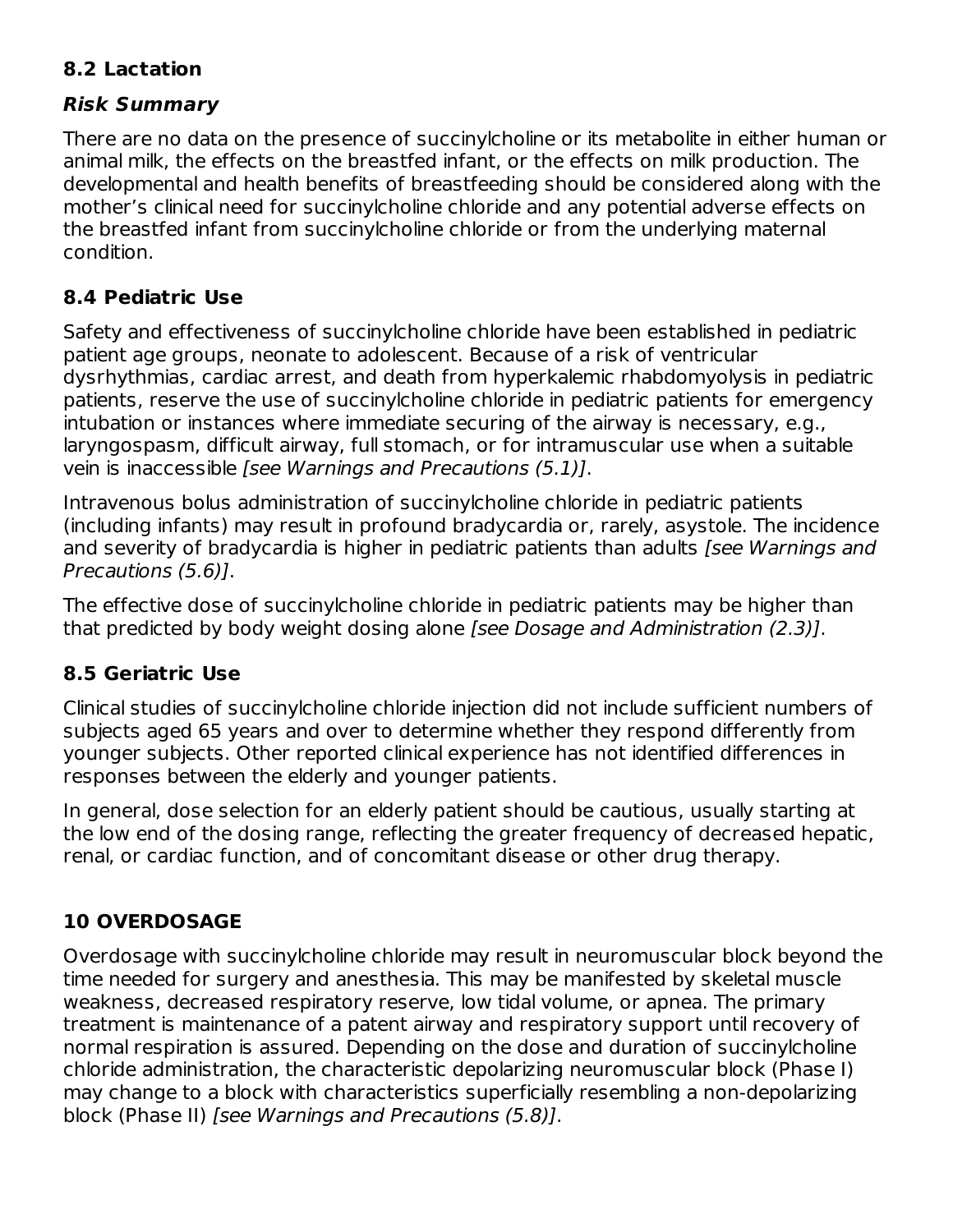### **11 DESCRIPTION**

Succinylcholine Chloride Injection, USP is a sterile, nonpyrogenic solution to be used as a short-acting, depolarizing neuromuscular blocker for intravenous or intramuscular use. Succinylcholine chloride injection, USP contains succinylcholine chloride, USP as the active pharmaceutical ingredient.

Succinylcholine chloride, USP is chemically designated  $\rm{C_{14}H_{30}Cl_2N_2O_4.2H_2O}$  and its molecular weight is 397.34 g/mol. The chemical name of succinylcholine chloride is ethanaminium, 2,2'-[(1,4-dioxo-1,4 butanediyl) bis (oxy)] bis [N, N, N-trimethyl-], dichloride, dihydrate. Succinylcholine chloride is a diquaternary base consisting of the dichloride salt of the dicholine ester of succinic acid.

Succinylcholine chloride, USP is a white, odorless, crystalline powder. It is freely soluble in water, slightly soluble in alcohol and practically insoluble in ether. It has the following structural formula:



Succinylcholine chloride injection, USP 200 mg/10 mL (20 mg/mL) is intended for multiple-dose administration and contains preservative. Each 1 mL of succinylcholine chloride injection, USP 200 mg/10 mL (20 mg/mL) multiple-dose fliptop vials contains: 20 mg of succinylcholine chloride ,USP (equivalent to 22 mg of Succinylcholine Chloride dihydrate, USP), 1.8 mg of methylparaben and 0.2 mg of propylparaben as preservatives, 4.60 mg of sodium chloride as iso-osmotic agent, and sodium hydroxide and hydrochloric acid as pH adjusters in water for injection. The pH of the solution is between 3.0 and 4.5, with an osmolarity of 0.338 mOsm/mL (calc.).

### **12 CLINICAL PHARMACOLOGY**

#### **12.1 Mechanism of Action**

Succinylcholine is a depolarizing neuromuscular blocker. As does acetylcholine, it combines with the cholinergic receptors of the motor end plate to produce depolarization. This depolarization may be observed as fasciculations. Subsequent neuromuscular transmission is inhibited so long as adequate concentration of succinylcholine remains at the receptor site. Onset of flaccid paralysis is rapid (less than one minute after intravenous administration), and with single administration lasts approximately 4 to 6 minutes.

The paralysis following administration of succinylcholine is progressive, with differing sensitivities of different muscles. This initially involves consecutively the levator muscles of the face, muscles of the glottis and finally the intercostals and the diaphragm and all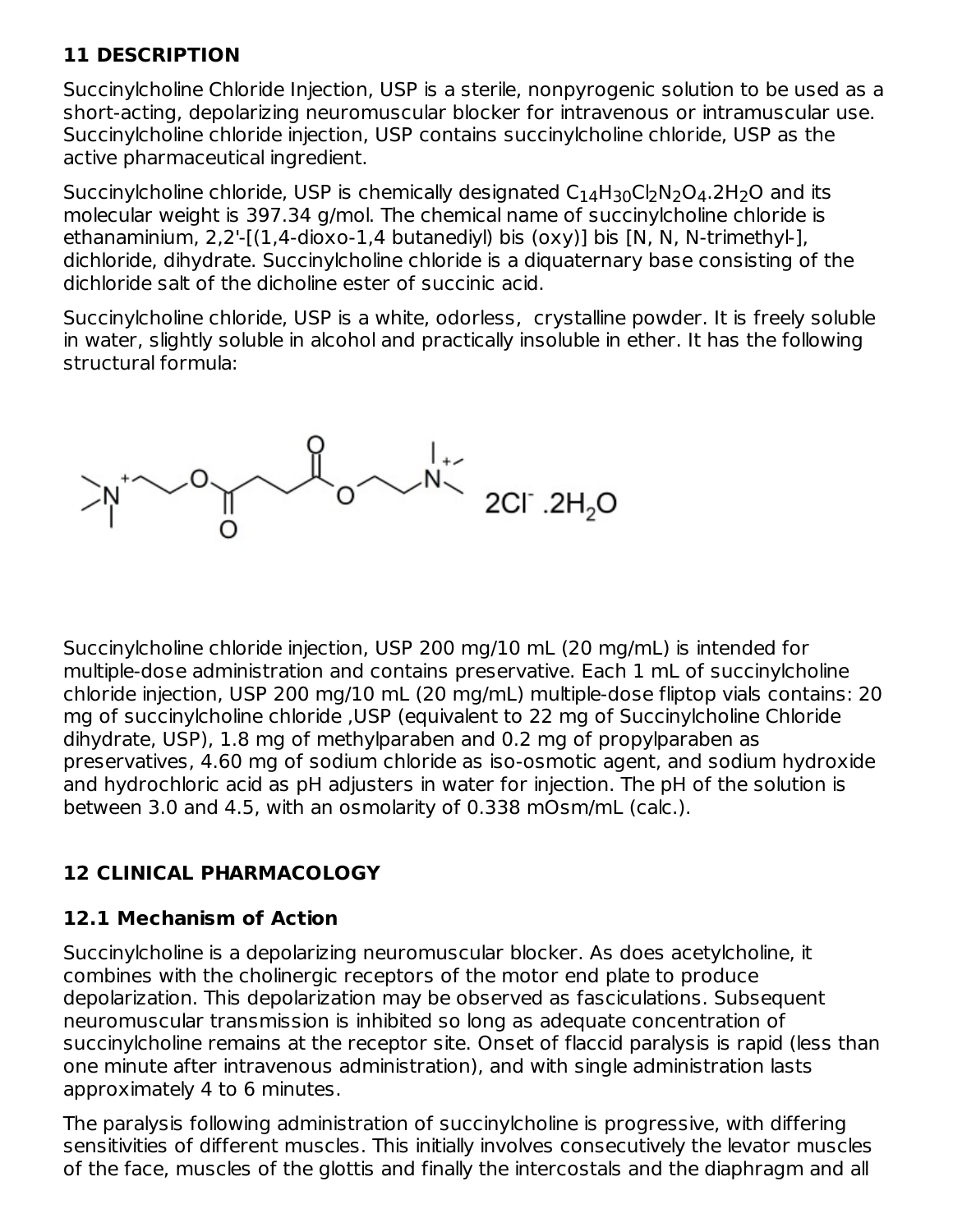other skeletal muscles.

### **12.2 Pharmacodynamics**

Depending on the dose and duration of succinylcholine administration, the characteristic depolarizing neuromuscular block (Phase I block) may change to a block with characteristics superficially resembling a non-depolarizing block (Phase II block). This may be associated with prolonged respiratory muscle paralysis or weakness in patients who manifest the transition to Phase II block. Tachyphylaxis occurs with repeated administration [see Warnings and Precautions (5.8)]. The transition from Phase I to Phase II block has been reported in 7 of 7 patients studied under halothane anesthesia after an accumulated dose of 2 mg/kg to 4 mg/kg succinylcholine (administered in repeated, divided doses). The onset of Phase II block coincided with the onset of tachyphylaxis and prolongation of spontaneous recovery. In another study, using balanced anesthesia (N<sub>2</sub>O/O<sub>2</sub>/narcotic-thiopental) and succinylcholine infusion, the transition was less abrupt, with great individual variability in the dose of succinylcholine required to produce Phase II block. Of 32 patients studied, 24 developed Phase II block. Tachyphylaxis was not associated with the transition to Phase II block, and 50% of the patients who developed Phase II block experienced prolonged recovery [see Warnings and Precautions (5.8)].

Succinylcholine has no direct effect on the myocardium. Succinylcholine stimulates both autonomic ganglia and muscarinic receptors which may cause changes in cardiac rhythm, including cardiac arrest. Changes in rhythm, including cardiac arrest, may also result from vagal stimulation, which may occur during surgical procedures, or from hyperkalemia, particularly in pediatric patients [see Warnings and Precautions (5.1, 5.4, 5.6), Use in Specific Populations (8.4)]. These effects are enhanced by halogenated anesthetics.

Succinylcholine causes an increase in intraocular pressure immediately after its injection and during the fasciculation phase, and increases which may persist after onset of complete paralysis [see Warnings and Precautions (5.7)].

Succinylcholine may cause increases in intracranial pressure immediately after its injection and during the fasciculation phase [see Warnings and Precautions (5.11)].

As with other neuromuscular blocking agents, the potential for releasing histamine is present following succinylcholine administration. Signs and symptoms of histaminemediated release such as flushing, hypotension and bronchoconstriction are, however, uncommon with normal clinical usage.

Succinylcholine has no effect on consciousness, pain threshold or cerebration [see Warnings and Precautions (5.14)].

Succinylcholine has no direct action on the uterus or other smooth muscle structures.

#### **12.3 Pharmacokinetics**

Elimination

Succinylcholine levels were reported to be below the detection limit of 2 mcg/mL after 2.5 minutes of an intravenous bolus dose of 1 mg/kg or 2 mg/kg in 14 anesthetized patients.

**Metabolism**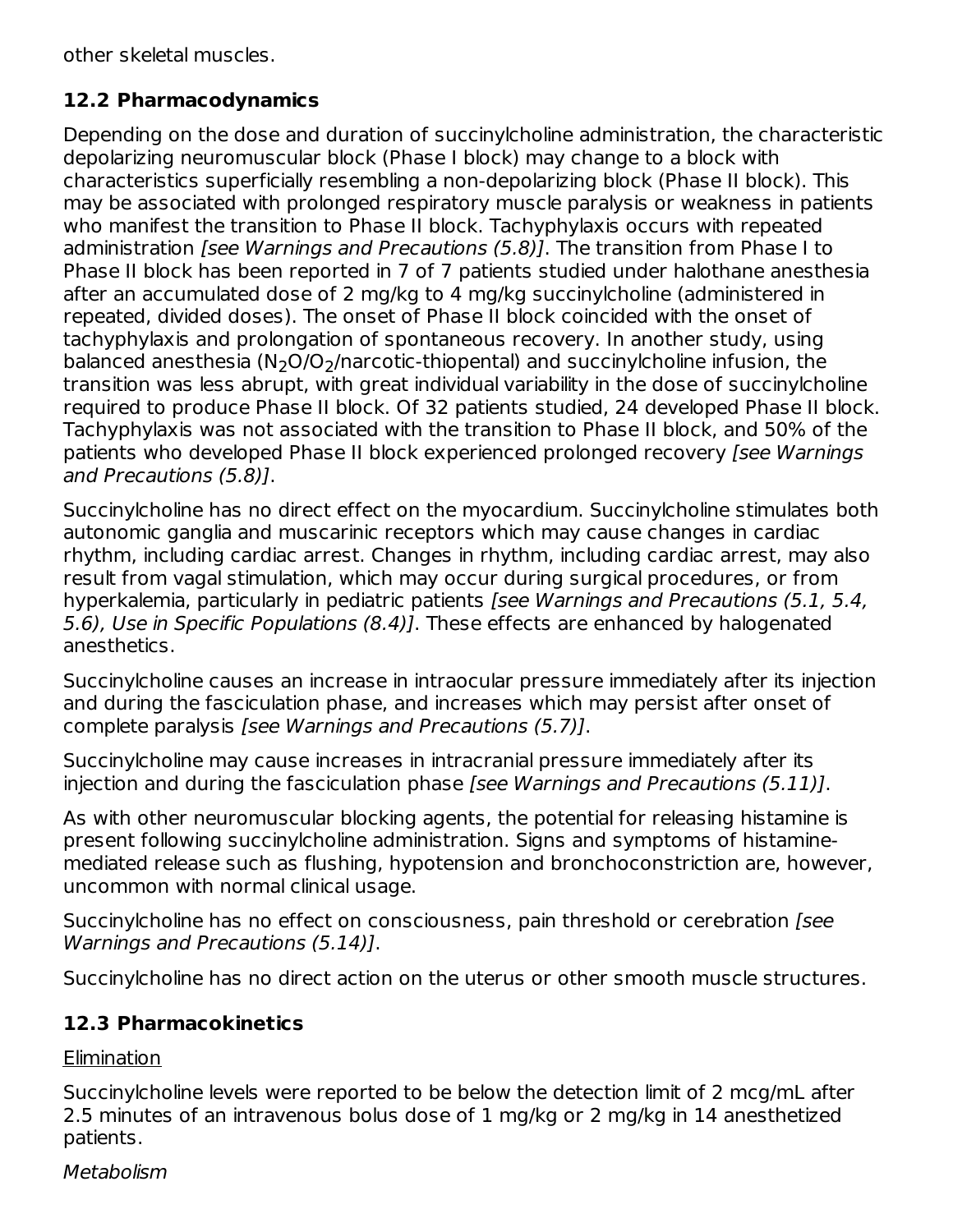Succinylcholine is rapidly hydrolyzed by plasma cholinesterase to succinylmonocholine (which possesses clinically insignificant depolarizing muscle relaxant properties) and then more slowly to succinic acid and choline.

Excretion

About 10% of the drug is excreted unchanged in the urine.

### Specific Populations

### Pediatric Patients

Due to the relatively large volume of distribution in the pediatric patient versus the adult patient, the effective dose of succinylcholine chloride injection, in pediatric patients may be higher than that predicted by body weight dosing alone [see Dosage and Administration (2.3)].

# **13 NONCLINICAL TOXICOLOGY**

## **13.1 Carcinogenesis, Mutagenesis, Impairment of Fertility**

### **Carcinogenesis**

There have been no long-term studies performed in animals to evaluate carcinogenic potential of succinylcholine.

### **Mutagenesis**

Adequate studies have not been completed to evaluate the genotoxic potential of succinylcholine.

### **Impairment of Fertility**

There are no studies to evaluate the potential impact of succinylcholine on fertility.

# **16 HOW SUPPLIED/STORAGE AND HANDLING**

Succinylcholine Chloride Injection, USP is supplied as a clear, colorless solution in **10 mL** multiple-dose vials. Each mL contains succinylcholine chloride, USP 20 mg.

It is available as follows:

### **200 mg/10 mL (20 mg/mL)**

10 mL Multiple-dose Fliptop Vial: NDC 70121-1581-1

25 Vials in a Carton: NDC 70121-1581-5

Refrigeration of undiluted succinylcholine chloride injection, USP will assure full potency until expiration date.

**Store in refrigerator 2° to 8°C (36° to 46°F)**. The multiple-dose vials are stable for up to 14 days at room temperature without significant loss of potency.

For more information, go to www.amneal.com or call toll-free 1-877-835-5472.

Manufactured by: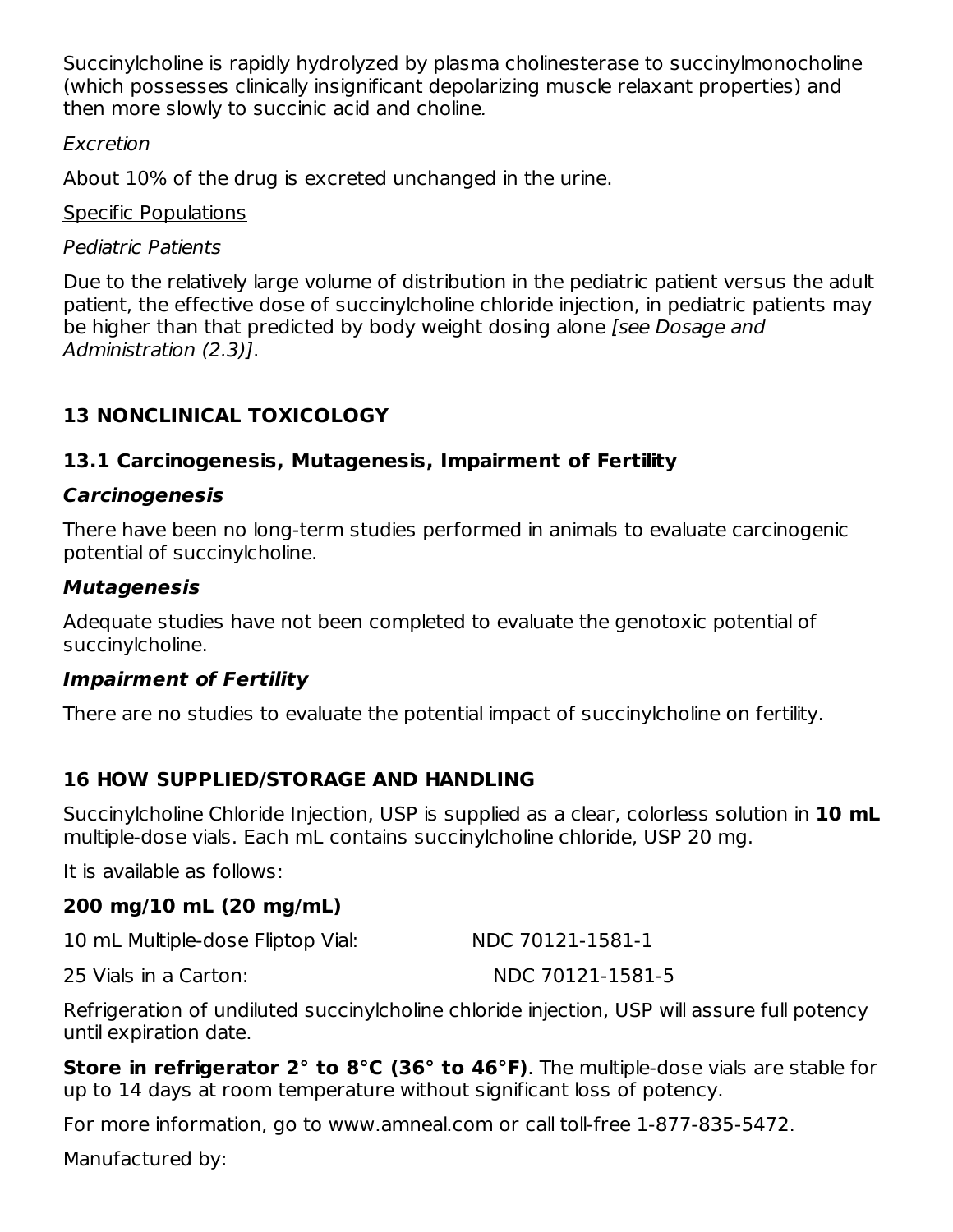**Amneal Pharmaceuticals Pvt. Ltd. Parenteral Unit** Ahmedabad 382213, INDIA

Distributed by: **Amneal Pharmaceuticals LLC** Bridgewater, NJ 08807

Rev. 10-2021-04

#### **PRINCIPAL DISPLAY PANEL**

#### **NDC 70121-1581-1**

#### **Succinylcholine Chloride Injection USP, 200 mg/10 mL (20 mg/mL)**

**Rx only**

**Vial Label**

#### **Amneal Pharmaceuticals LLC**



#### **NDC 70121-1581-5**

**Succinylcholine Chloride Injection USP, 200 mg/10 mL (20 mg/mL)**

**Rx only**

**Carton Label (25 Multiple-dose Vials in carton)**

**Amneal Pharmaceuticals LLC**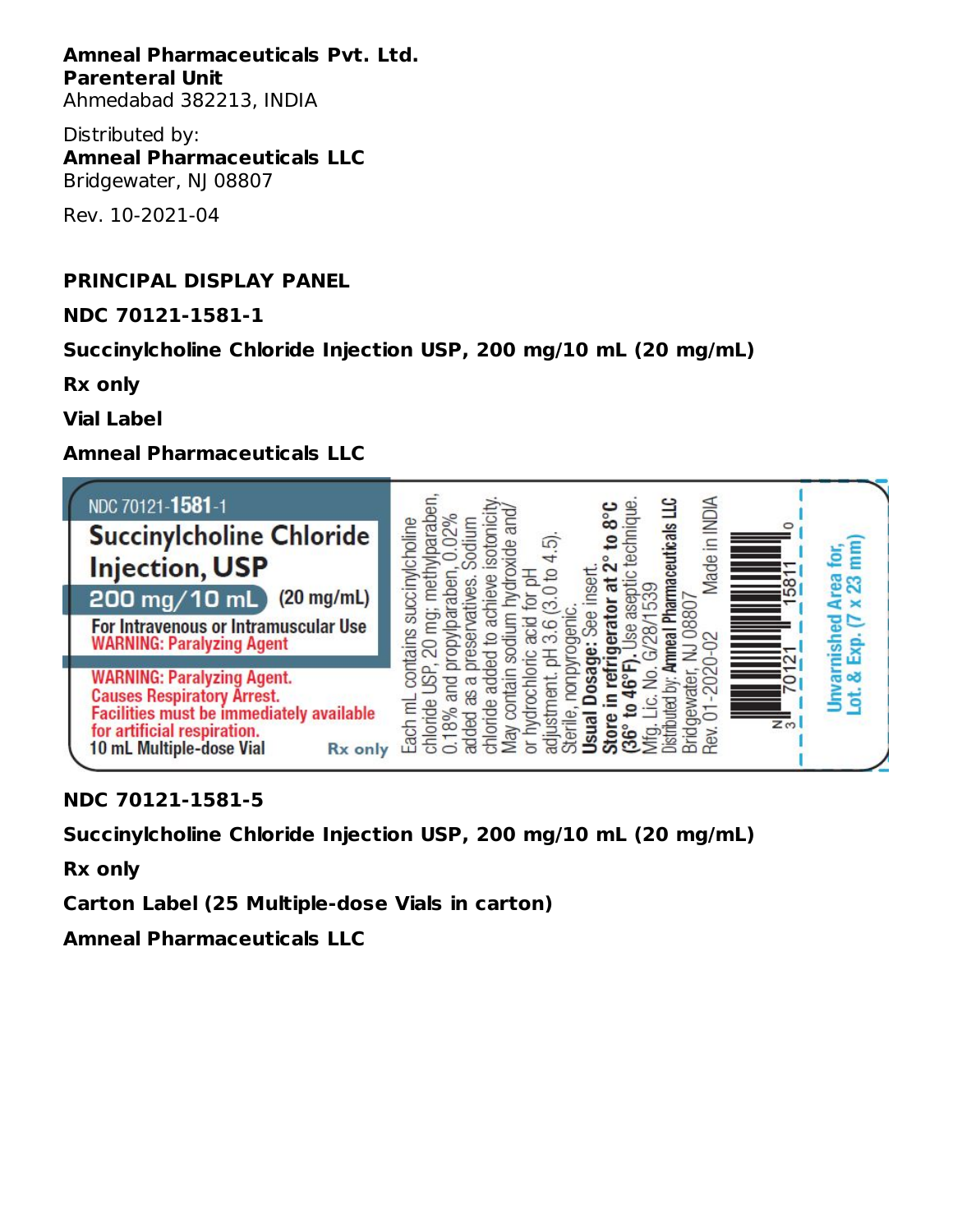

# **SUCCINYLCHOLINE CHLORIDE**

succinylcholine chloride injection, solution

| <b>Product Information</b>                                                                 |                                |                           |                                     |                    |                    |                 |  |  |  |
|--------------------------------------------------------------------------------------------|--------------------------------|---------------------------|-------------------------------------|--------------------|--------------------|-----------------|--|--|--|
| <b>Product Type</b>                                                                        | <b>HUMAN PRESCRIPTION DRUG</b> | <b>Item Code (Source)</b> |                                     |                    |                    | NDC: 70121-1581 |  |  |  |
| <b>Route of Administration</b>                                                             | INTRAMUSCULAR, INTRAVENOUS     |                           |                                     |                    |                    |                 |  |  |  |
|                                                                                            |                                |                           |                                     |                    |                    |                 |  |  |  |
| <b>Active Ingredient/Active Moiety</b>                                                     |                                |                           |                                     |                    |                    |                 |  |  |  |
|                                                                                            |                                |                           |                                     |                    |                    |                 |  |  |  |
| <b>Ingredient Name</b>                                                                     |                                |                           | <b>Basis of Strength</b>            |                    |                    | <b>Strength</b> |  |  |  |
| <b>SUCCINYLCHOLINE CHLORIDE (UNII: I9LODDD30I) (SUCCINYLCHOLINE -</b><br>UNII: (2R869A8YF) |                                |                           | <b>SUCCINYLCHOLINE</b><br>CHI ORIDE |                    | $20$ mg<br>in 1 ml |                 |  |  |  |
|                                                                                            |                                |                           |                                     |                    |                    |                 |  |  |  |
| <b>Inactive Ingredients</b>                                                                |                                |                           |                                     |                    |                    |                 |  |  |  |
| <b>Ingredient Name</b>                                                                     |                                |                           |                                     | <b>Strength</b>    |                    |                 |  |  |  |
| <b>SODIUM CHLORIDE (UNII: 451W47IQ8X)</b>                                                  |                                |                           |                                     |                    |                    |                 |  |  |  |
| <b>METHYLPARABEN (UNII: A2I8C7HI9T)</b>                                                    |                                |                           |                                     | $1.8$ mg in $1$ mL |                    |                 |  |  |  |
| <b>PROPYLPARABEN (UNII: Z8IX2SC10H)</b>                                                    |                                |                           | $0.2$ mg in $1$ mL                  |                    |                    |                 |  |  |  |
| <b>HYDROCHLORIC ACID (UNII: OTT17582CB)</b>                                                |                                |                           |                                     |                    |                    |                 |  |  |  |
| <b>SODIUM HYDROXIDE (UNII: 55X04QC32I)</b>                                                 |                                |                           |                                     |                    |                    |                 |  |  |  |
| <b>WATER (UNII: 059QF0KO0R)</b>                                                            |                                |                           |                                     |                    |                    |                 |  |  |  |
|                                                                                            |                                |                           |                                     |                    |                    |                 |  |  |  |

| <b>Packaging</b>             |                              |                                                                          |                                |                                     |  |  |  |
|------------------------------|------------------------------|--------------------------------------------------------------------------|--------------------------------|-------------------------------------|--|--|--|
| #                            | <b>Item Code</b>             | <b>Package Description</b>                                               | <b>Marketing Start</b><br>Date | <b>Marketing End</b><br><b>Date</b> |  |  |  |
|                              | NDC:70121-<br>1581-5         | 25 in 1 CARTON                                                           | 11/20/2018                     |                                     |  |  |  |
|                              | NDC: 70121-<br>1581-1        | 10 mL in 1 VIAL, MULTI-DOSE; Type 0: Not a<br><b>Combination Product</b> |                                |                                     |  |  |  |
|                              |                              |                                                                          |                                |                                     |  |  |  |
| <b>Marketing Information</b> |                              |                                                                          |                                |                                     |  |  |  |
|                              | <b>Marketing</b><br>Category | <b>Application Number or Monograph</b><br><b>Citation</b>                | <b>Marketing Start</b><br>Date | <b>Marketing End</b><br>Date        |  |  |  |

ANDA ANDA211432 11/20/2018